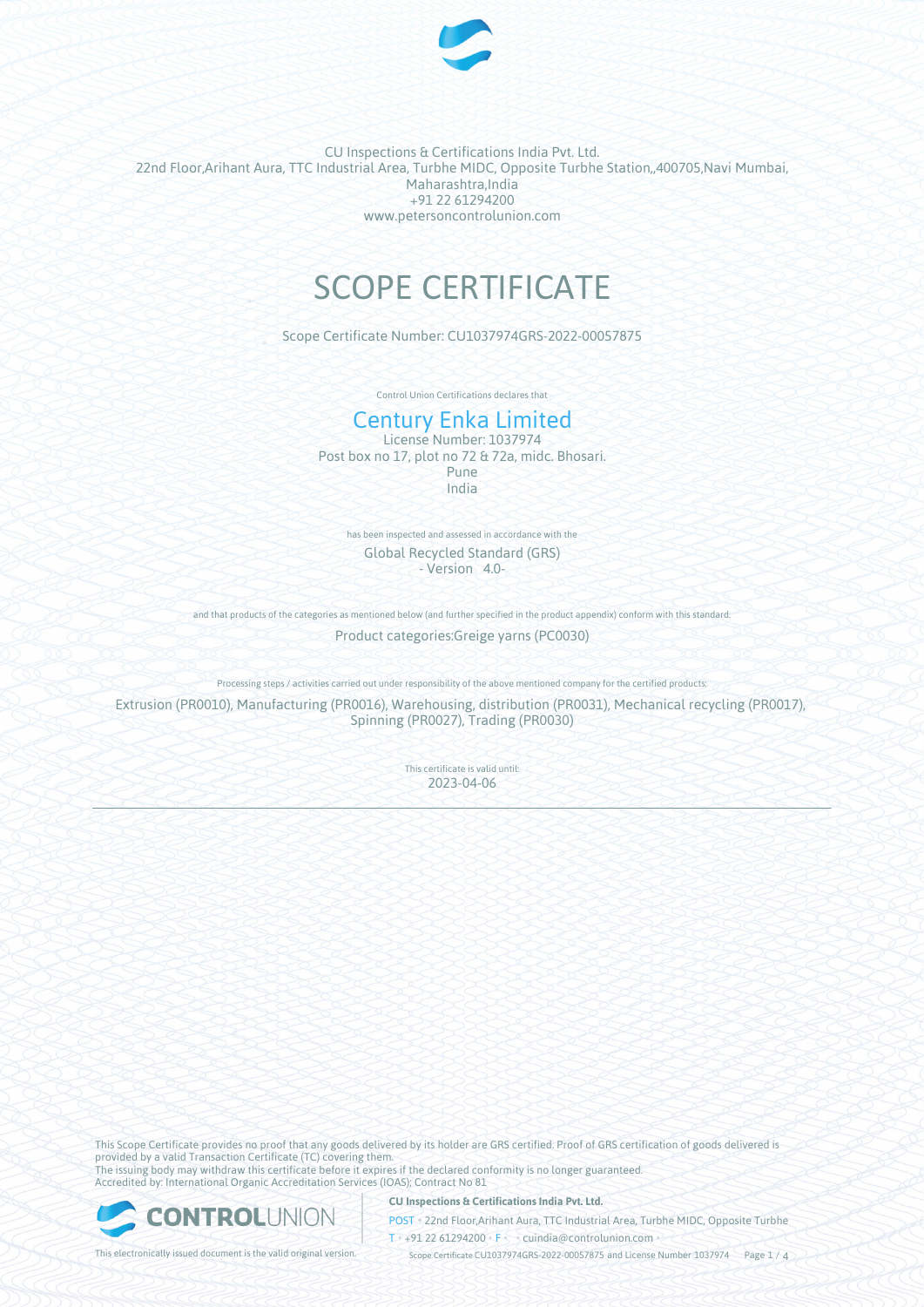

Place and date of issue:



2022-04-07,Navi Mumbai

Name of authorised person:

On behalf of the Managing Director Yash Bari|Certifier

Stamp of the issuing body



Logo of the accreditation body



Standard's Logo



This Scope Certificate provides no proof that any goods delivered by its holder are GRS certified. Proof of GRS certification of goods delivered is provided by a valid Transaction Certificate (TC) covering them. The issuing body may withdraw this certificate before it expires if the declared conformity is no longer guaranteed. Accredited by: International Organic Accreditation Services (IOAS); Contract No 81



**CU Inspections & Certifications India Pvt. Ltd.**

POST • 22nd Floor,Arihant Aura, TTC Industrial Area, Turbhe MIDC, Opposite Turbhe  $T \rightarrow 91 22 61294200$  **F** cuindia@controlunion.com •

This electronically issued document is the valid original version. Scope Certificate CU1037974GRS-2022-00057875 and License Number 1037974 Page 2 / 4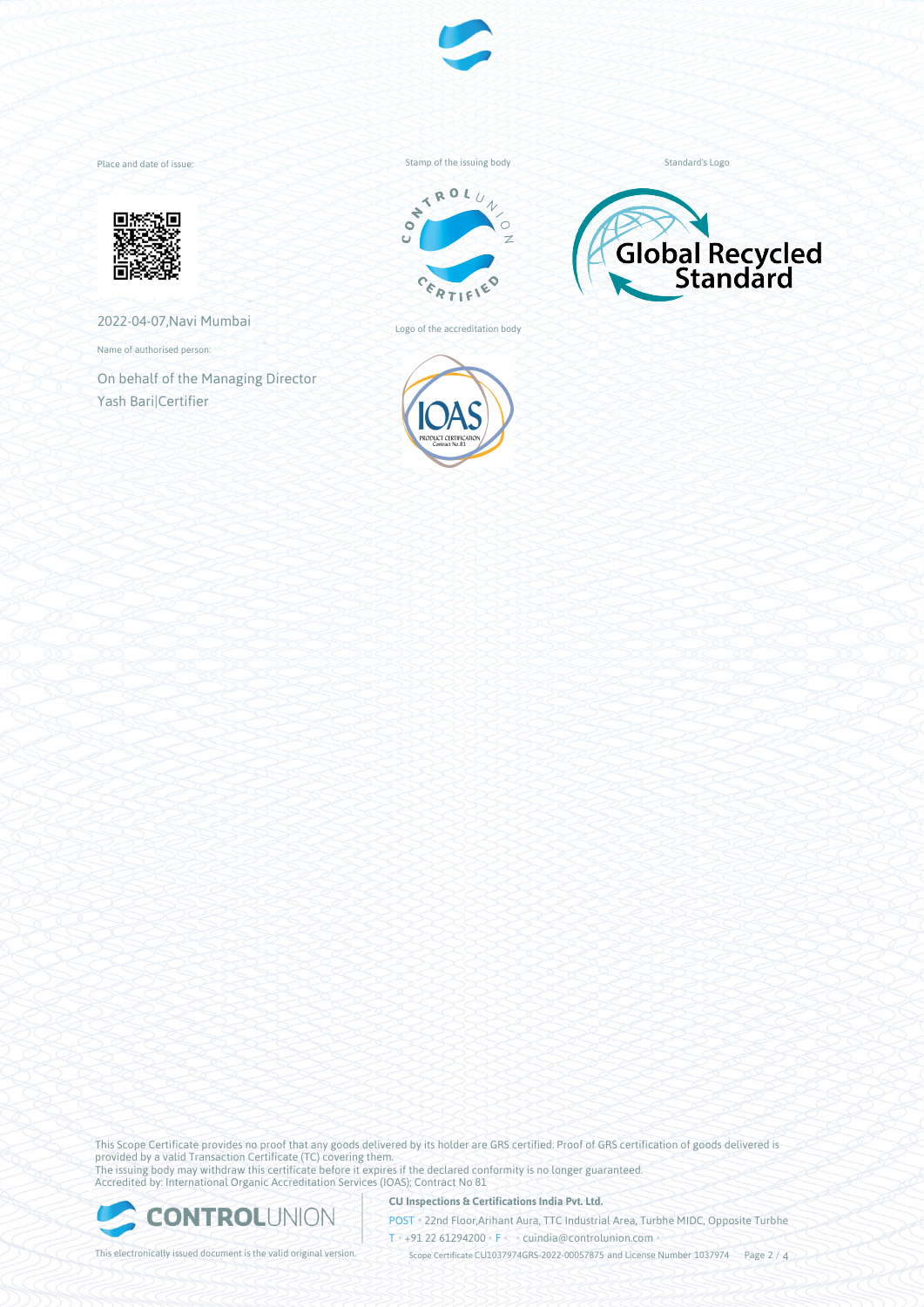

### CU Inspections & Certifications India Pvt. Ltd. 22nd Floor,Arihant Aura, TTC Industrial Area, Turbhe MIDC, Opposite Turbhe Station,,400705,Navi Mumbai, Maharashtra,India +91 22 61294200 www.petersoncontrolunion.com

#### **Century Enka Limited Global Recycled Standard (GRS)**

# **Products Appendix to Certificate no.CU1037974GRS-2022-00057875**

In specific the certificate covers the following products:

| <b>Product category</b> | <b>Product details</b> | <b>Material composition</b>                               | Label grade  |
|-------------------------|------------------------|-----------------------------------------------------------|--------------|
| Greige yarns (PC0030)   | Filament (PD0069)      | 100.0%Recycled pre-consumer Polyamide (Nylon)<br>(RM0310) | Pre-Consumer |

Products made with Organic fibers are also certified to the Organic Content Standard or Global Organic Textile Standard.

Place and date of issue:



2022-04-07,Navi Mumbai

Name of authorised person:

On behalf of the Managing Director Yash Bari|Certifier



Global Recycled

Standard's logo



Logo of the accreditation body